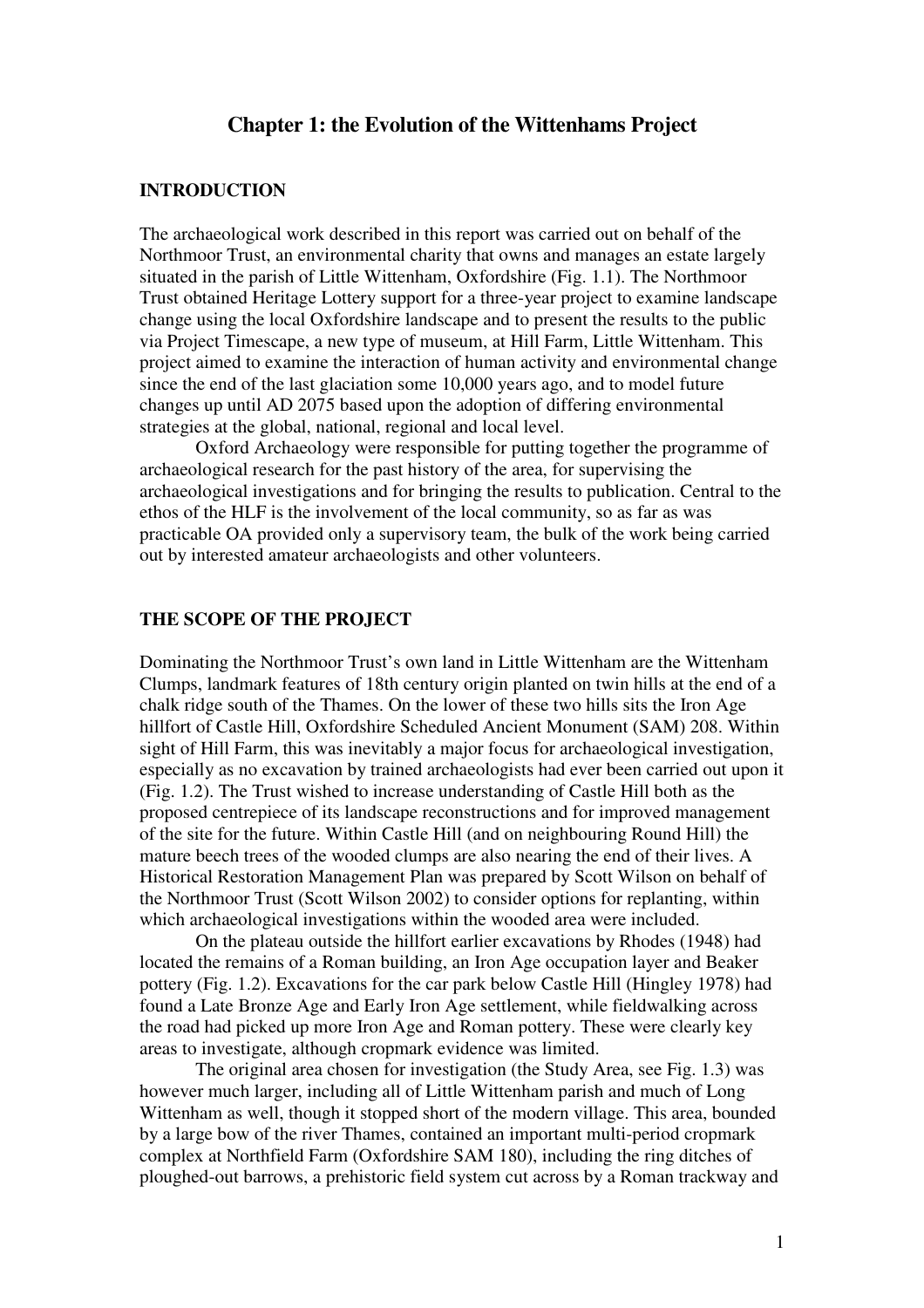a long Iron Age pit alignment, none of which is followed by the modern field boundaries. This in itself was striking evidence of landscape change, and had also been studied and provisionally phased (Miles 1977; Baker 2002).

 Archaeological Research Project Designs following the guidelines laid down by English Heritage (MAP2 1991) were prepared, setting out an ambitious list of aims and objectives (OA 2002a, b and c). Key to the wider aims of the project was the purchase of geophysical survey kit by the Northmoor Trust, which it was hoped would examine large areas and fill in the gaps in the cropmark evidence. Steve Head, then Director of the Trust, intended that the project should continue beyond the 3 years of the HLF grant, and that the teams of volunteers trained during this time would continue the research begun by the project. The Research Aims were therefore framed to give purpose to these longer-term aims, as well as for the shorter-term objectives of the 3 year project.

 A geophysical survey of the interior of Castle Hill was carried out by English Heritage in summer 2002, providing the first evidence of buried features within the hillfort (Payne 2003; Fig. 2.1). These included a smaller enclosure enclosing the top of the hill within the hillfort, scattered pits and a line of large sub-rectangular pits of unknown purpose. In the light of this, and with the approval of the Northmoor Trust, the scale of planned archaeological investigation was increased. Fieldwalking began on Northmoor Trust land in the fields around Hill Farm in autumn 2002, and continued again in autumn and winter 2004. Summer excavations running six days a week were planned for 2003 and 2004 to allow students, schoolchildren and local societies working at weekends to take part.

 The 2003 excavation was targeted on the interior and the defences of the hillfort, which as well as a Scheduled Ancient Monument is also part of a Site of Special Scientific Interest (SSSI). Both designations affected the scope of work and the methods used to carry it out. One of the seven trenches originally planned (OA 2002a) was abandoned due to the presence of a fallen tree that could not be moved on ecological grounds, and newt-protection measures were required for all excavations within and adjacent to the hillfort in 2003. Six trenches were dug in all (Fig. 2.1)

 Time Team were invited to conduct a documentary following the project, but instead came for a 3-day dig. The opportune involvement of Time Team also allowed trenches to be dug on Round Hill and on the plateau below, where resistivity survey had revealed a square enclosure surrounding the Roman building found by Rhodes. The most important contributions made by Time Team was the high-resolution geophysical survey covering 8 hectares carried out by GSB prospecting, which revealed further small square enclosures, a multitude of pits, a curving ditch and another enclosure north of Hill Farm (Fig. 5.1). By great good fortune Stewart Ainsworth of Time Team was also airborne when the crops in the field to the south were turning, and his photographs (Plates xxx ) gave the first indication of dense archaeological features continuing south as far west as Hill Farm.

 By Christmas 2003 the Northmoor Trust had bought its own geophysical survey kit, and, under the overall supervision of Alister Bartlett, began to survey the field south of the road. The results were very clear, and ultimately another 15 hectares of dense buried features were added to the GSB survey north of the road (Fig. 5.2) Surveying west of the farm was less successful, suggesting that the settlement ended at Hill Farm, although long field boundaries and a square enclosure were revealed (Fig. 8.1).

 The original strategy had called for geophysical surveys spread over a much wider area, followed by fieldwalking and augering of significant features that might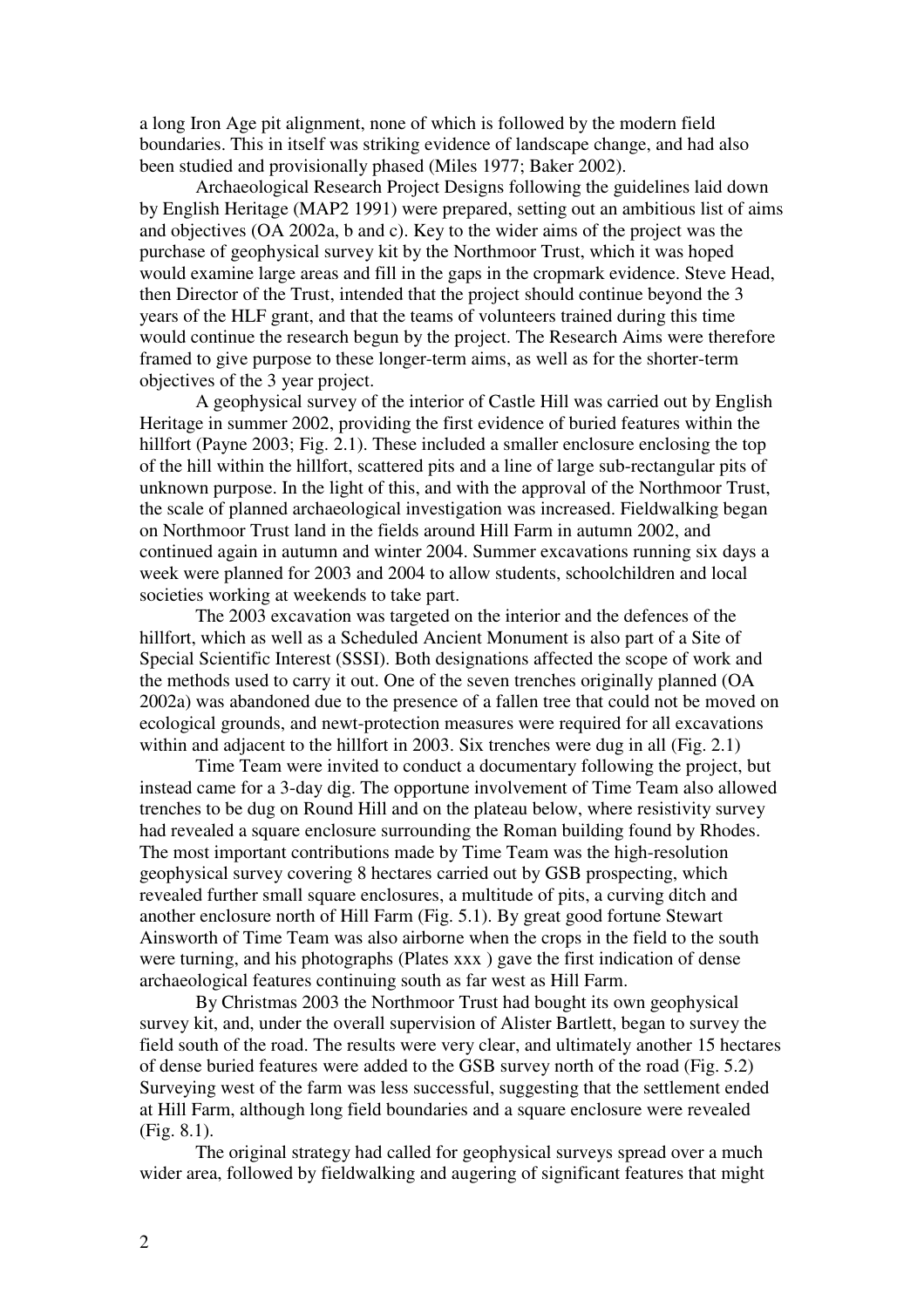yield waterlogged enviromental evidence, leading to selective targeted test-trenching (OA 2002c). This work was to have been concentrated on the gravel terraces and the floodplain north of Little Wittenham, to build upon the interpretations of the cropmarks carried out by David Miles (Miles in Gray 1977) and latterly by Steve Baker in a Dissertation for the Diploma in Applied Archaeology at Oxford University (Baker 1999), subsequently published in summary form (Baker 2002). Unfortunately, the necessary permissions from neighbouring landowners had not been confirmed, and in the event access for augering and trenching was not obtained from other landowners in Long Wittenham parish. Access was kindly given for fieldwalking and geophysical survey west of Northfield Farm, but the window of opportunity within the scheduled area itself was very limited, and only geophysical survey was carried out (Fig. 14.1). Trenching was thus only possible in land owned by the Trust at Clifton Meadow (Fig. 14.1), necessitating a change of strategy.

 In the light of the new evidence for extensive settlement below Castle Hill and around Hill Farm, the budgets for augering and trenching in the wider landscape were reassigned to additional trenches within this settlement. These trenches, together with the work in Clifton Meadow, were excavated in summer 2004, again by an OA team supervising local society archaeologists, students and other volunteers (Fig. 5.3). In 2005 additional and larger excavations were carried out together with a watching brief by OA in advance of the renovation of Hill Farm (Fig. 8.2). The excavations at Hill Farm were undertaken solely by professional archaeologists due to the work being part of a demolition and rebuilding programme.

 An unexpected further opportunity for investigations came with the planting of Neptune Wood near Long Wittenham as part of the Trafalgar celebrations in 2005, in advance of which a geophysical survey was carried out and a series of evaluation trenches was dug, together with a watching brief upon the excavation of a pond (see Chapter 12). A small number of volunteers were involved in this work. In late 2005 and May 2006 limited trenching was carried out upon Castle Hill in advance of improvement works (Fig. 2.1).

### **STRUCTURE OF THE REPORT**

The background to the archaeological project is set out in Chapter 1. The excavations on Castle Hill are described next (Chapters 2-4), then those carried out upon the adjacent settlement (Chapters 5-10). Excavations upon the settlement in 2004 and those at Hill Farm in 2005 are presented separately (Chapters 5-7 and 8-10 respectively), partly due to the different timescales upon which they were assessed and analysed, and partly because the Hill Farm excavations formed a more coherent group of related features. The evidence from both Castle Hill and the adjacent settlement is then discussed in Chapter 11.

 Work in the wider landscape consisted of the specific investigations in advance of planting at Neptune Wood (Chapter 12), limited geophysical survey and trenching behind the manor at Little Wittenham (Chapter 13) and a programme of fieldwalking and geophysical survey including targeted excavation at Clifton Meadow (Chapter 14). These chapters incorporate the finds and environmental evidence relating to them, as the scale of the artefacts and ecofacts recovered did not merit separate chapters like those for Castle Hill and the adjacent settlement. Chapter 14 also contains the results of pollen analysis undertaken by Brookes University upon cores from peat flushes within Little Wittenham Wood on the north side of Castle Hill, which have provided useful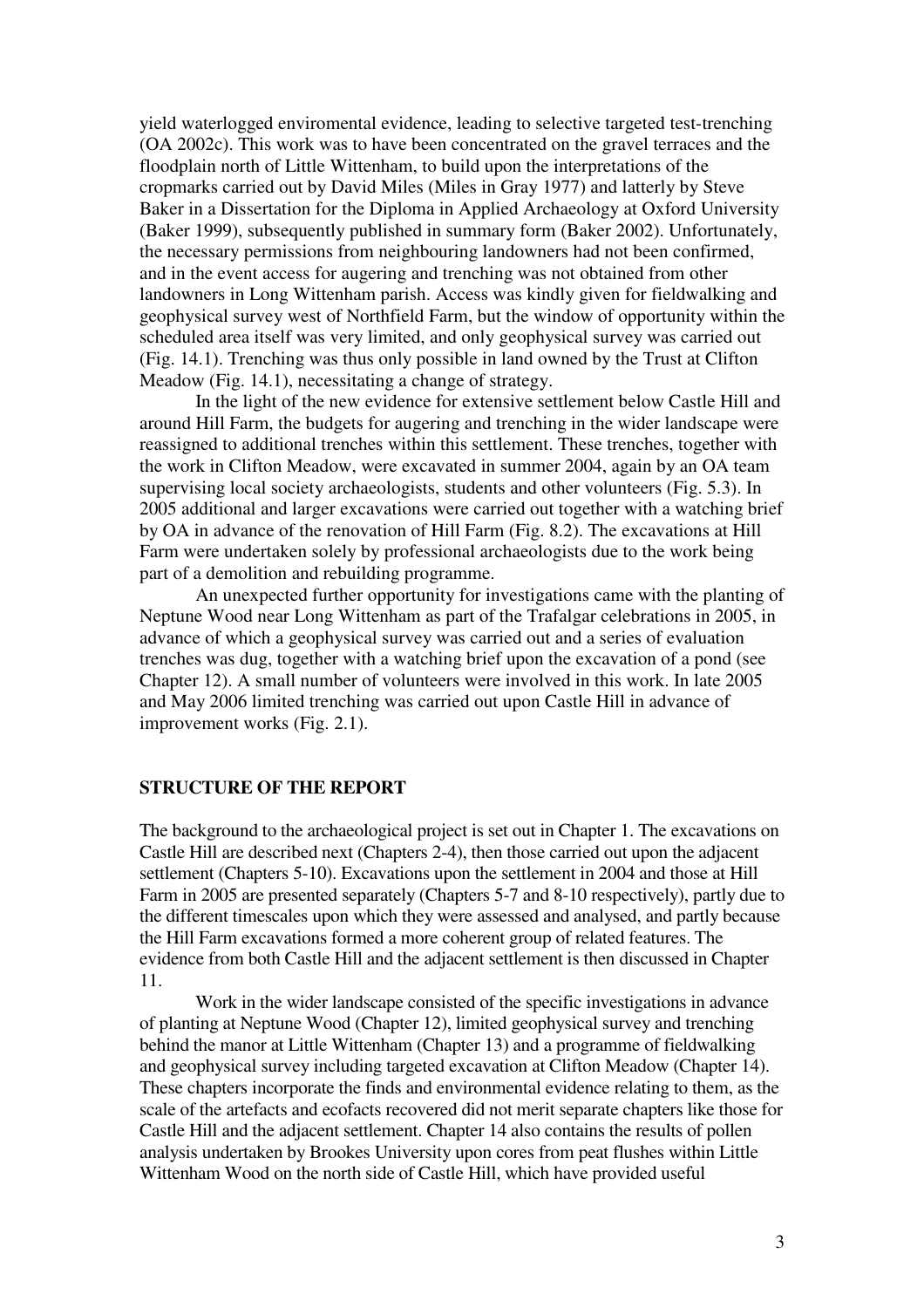environmental background for much of the 1st millennium cal. BC and for parts of the historic period. Chapter 15 concludes with a discussion of aspects of the development of the Study Area in post-glacial times, including a brief overview of the historic period.

### **THE PROJECT BACKGROUND**

### **Location and topography of the site (Figure 1.4)**

The Study Area (centred NGR SU 560 940) comprised a block of land some 9 sq. km in area south of the Thames, bounded on the west and north by the river itself, on the east and south by the parish boundary of Little Wittenham, and on the south-west running from White Lees via Woodside Farm to Long Wittenham. The village of Long Wittenham itself was not included. The area is just across the river from Dorchester-on-Thames, in and around which is a nationally important concentration of prehistoric, Roman and Saxon archaeological sites.

 Most of the area is low-lying and relatively flat, and consists of first gravel terrace deposits. These are divided into 1b deposits on the SW and 1a deposits on the NE, Terrace 1b being slightly higher than 1a (and approximately delimited by the 50 m contour). Around the edge of the terrace deposits the river is fringed by alluvial floodplain deposits of varying width. To the south east the ground rises across Gault Clay and Upper Greensand strata to the Lower Chalk ridge of the Sinodun Hills, which separates the current river valley from an abandoned meander. The highest points are Round Hill (at around 120 m above O.D) and Castle Hill (107 m above O.D.). Small deposits of glacial plateau sands and gravels cap both hills. South of the Sinodun Hills the ground falls again onto the Gault Clay (British Geological Survey, 1: 50,000 Solid and Drift series, Sheet 254; Corser 1981).

 Castle Hill (centred NGR SU 5695 9262) is situated on the south bank of the river Thames opposite Dorchester-on-Thames, Oxfordshire, and is part of a range known as the Sinodun Hills running south-eastwards. It is one of two adjacent hills, the most prominent of the range, that form a local landmark known as Wittenham Clumps because of the beech clumps on their crests. There is a small saddle between Castle Hill and Round Hill, whose crests are only 350 m apart. On the north side the ground drops steeply to the river Thames, but slopes more gently to the south. To the east the ground shelves away, the next hill in the range being some 900 m away at Brightwell Barrow.

 The vast majority of the Study Area is agricultural land. Recent planting has created Paradise Wood between Long and Little Wittenham. Round Hill and Castle Hill were formerly ploughed for arable (1843 Tithe Map; Rhodes 1948), but have now been taken out of cultivation, and are maintained as grassland used for public recreation and seasonal grazing.

## **Archaeological background**

#### *Previous investigation of Castle Hill*

No formal archaeological excavation has ever been undertaken upon the interior or the defences of the hillfort, although a number of trenches were dug by a local amateur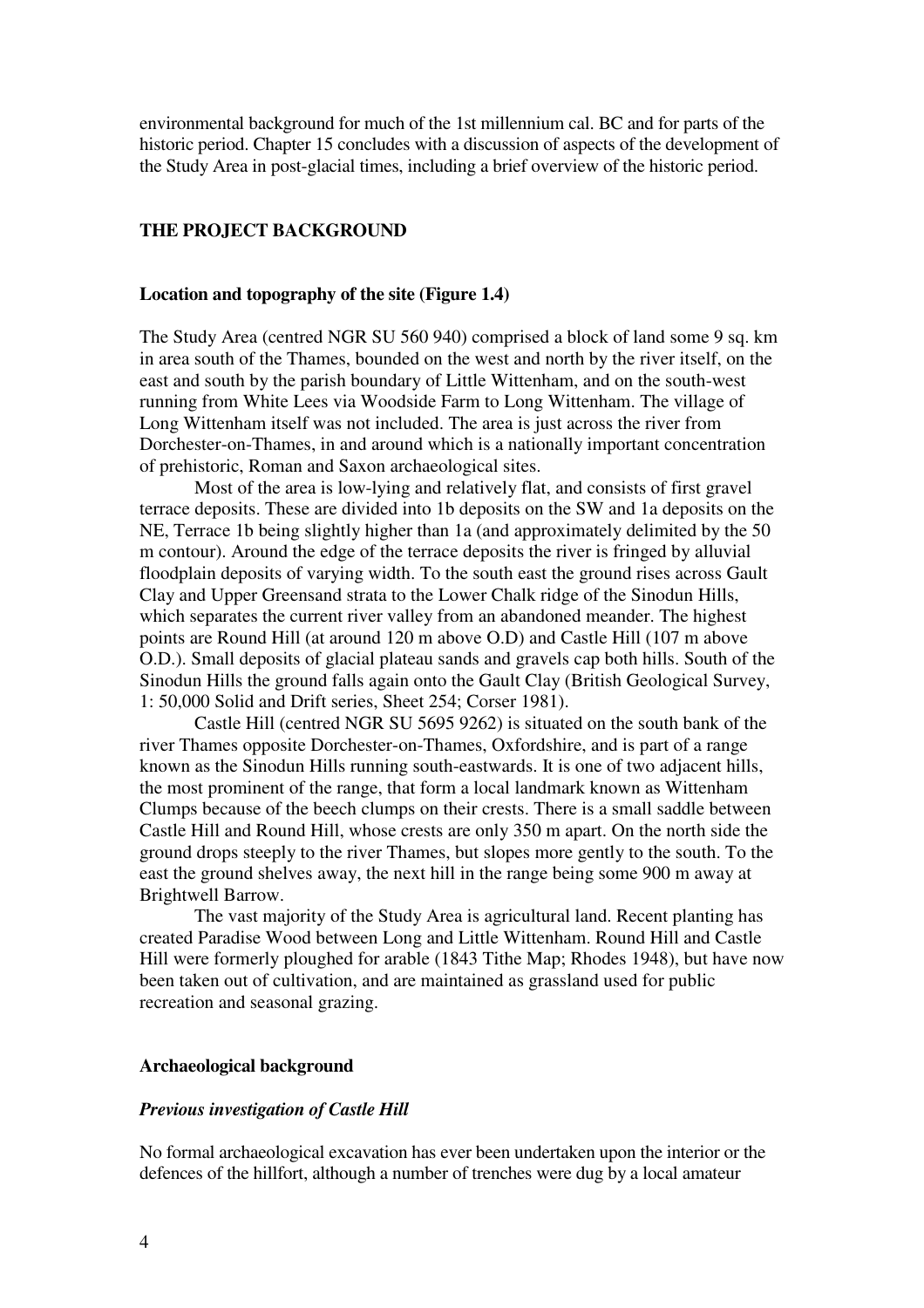Harry Watts in the late 1920s (letter to Mr Hutchinson dated 8th May 1929, in Wallingford Museum archives). An extract from his letter is given below.

*The ridges amongst the trees tempted me to dig in order to ascertain the truth, or otherwise, of the local tradition that they were the graves of soldiers.......* 

 *I worked in all directions among the trees, in fact, every place where the roots did not prevent me, some 15 trenches in all I expect. The same debris was found everywhere some 16 or 24 inches beneath the surface. Broken sherds from cinerary urns, charcoal, a few burnt human bones, many human teeth, and any amout of the bones of various animals. In as much, as where a large piece of pottery was found and nothing could be found nearby to fit it to, I concluded, it had all either been already looted by ? Roman soldiers (a considerable number of pieces of Samian ware were also found*); or else everything became smashed and scattered when the trees were planted. *Nothing like a perfect urn has been found.* 

Rhodes carried out fieldwalking of the interior after ploughing in 1947, and recovered sherds of Roman and Iron Age pottery (Rhodes 1948, 18). Subsequently potsherds were recovered from rabbit holes in the ramparts (Rhodes 1948, Jope 1949; Harding 1972, 1151 Plate 44E), and these were judged to be Iron Age A (now known as Early Iron Age). In 1950 a bronze bracelet was recovered from the centre of the clump (Fig. 1.2 No. 11; SMR3163). A brief summary of what little was known about the site was published in the Archaeological Journal (Wade and McGavin 1978), including a profile across the defences and the hilltop. This account mentioned occasional Iron Age pottery sherds and a Roman bracelet found as a result of ploughing.

### *Contour survey of the hillfort (Figure 1.5)*

A detailed topographic survey of the hillfort was carried out by Adam Welfare in the early 1990s. This identified a bank running east-west across the wooded area in the interior, and a series of narrow parallel ridges at right angles to this on the north and south sides, covering much of the wooded area. In addition, a small quarry lay in the south-east corner of the wooded area. Subsequently it has been suggested that the ridges might be part of the preparation for the planting of the Clump in the mid-18th century (C Welch pers. comm; Scott Wilson 2002).

### *Aerial photography (Figure 1.2)*

No cropmarks were observed within the interior of Castle Hill up until 1992 (RCHME National Mapping Project). Oblique aerial photographs flown since 1992 were scanned at the NMR for this project, and several potential circular features were tentatively noted, none however convincing.

 A sub-rectangular enclosure has been observed north-west of this on the northeast side of Round Hill (Fig. 1.2 No. 20), but two sides of this correspond to boundaries visible on the 1843 Tithe Map, and it is likely that this feature is of post-medieval date. Two approximately parallel linear features have been plotted in the field immediately east of the hillfort, running NNW towards one of the entrances to the hillfort, (Fig. 1.2 No. 7; SMR 15364) and may indicate a former trackway. In addition, the cropmarks of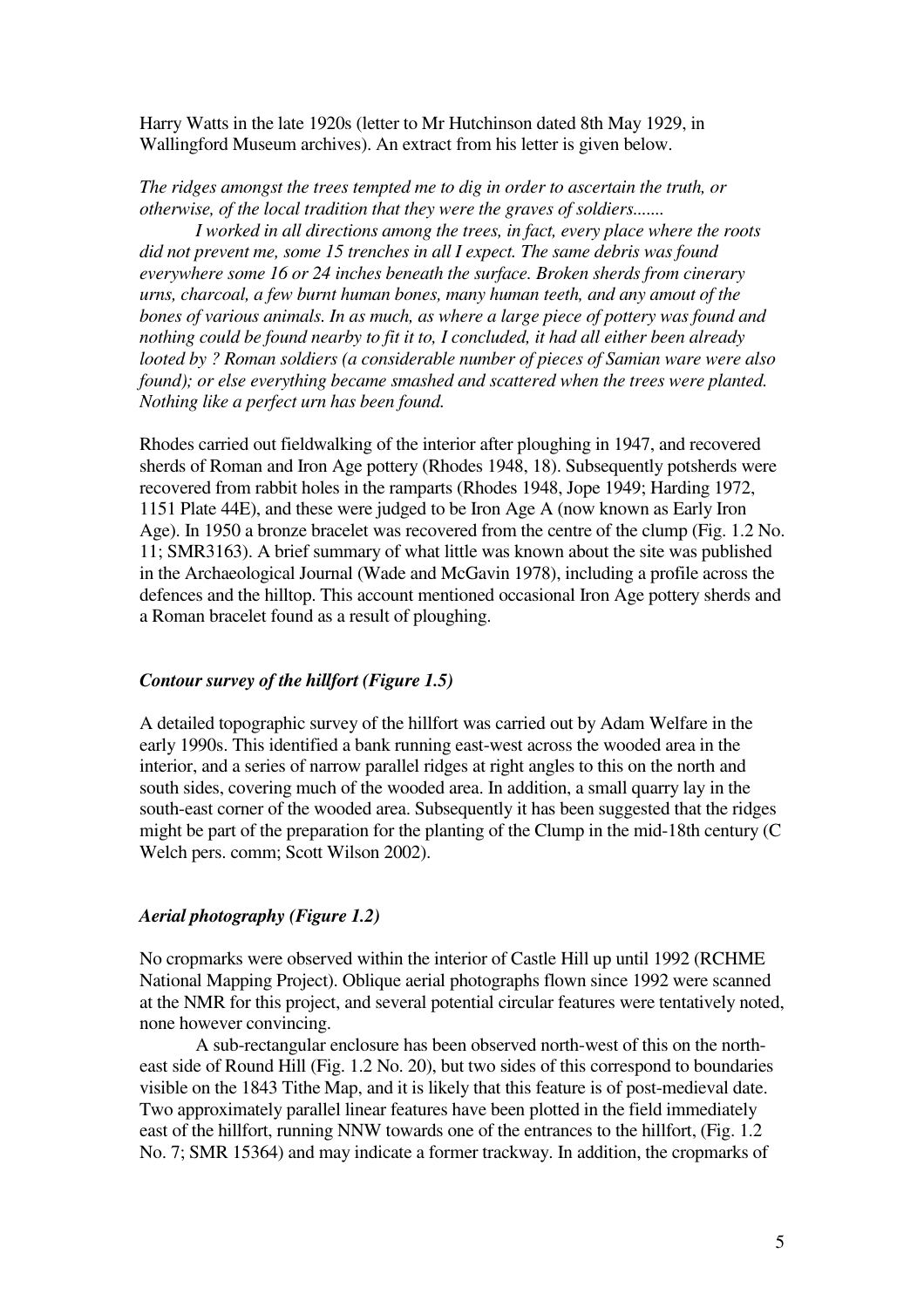two probable Bronze Age ring ditches are known south-west of Brightwell Barrow, some 500 m south-east of Castle Hill (SMR 8576).

 Another pair of linear ditches some 15 m apart have been recorded south-west of the hillfort running parallel for 115 m on a north-west alignment (Fig. 1.2 No. 103; SMR15361). Further cropmarks are known south of Hill Farm, comprising linear ditches at right angles (Fig. 1.2 No.14; SMR 15360) and a sub-rectangular enclosure (Fig. 1.2 No.93; NMR 1076707).

## *Investigations in the immediate vicinity (Figure 1.2)*

### *Early discoveries*

In the 19th century human remains were found immediately north and west of the defences (Fig. 1.2 No. 9), and are marked on the 1st edn O.S. map of 1877. Wade and McGavin's account mentions these, and also Roman coins, a bracelet (Fig. 1.2 No. 10), a bronze awl (Fig. 1.2 No. 19), Bronze Age and Saxon pottery (Fig. 1.2 No. 17) (Wade and McGavin 1978, 291). Peake gives more details, mentioning coins of Domitian, Gratian and Arcadius, and two urns in Wallingford Museum, but his information may cover a wider area (Peake 1931, 110). It is likely that most of the Roman finds described above derive from burials. In 1984 further burials were found and excavated on the north-east (Fig. 1.2 No. 8; Chambers 1986). These were judged to be of late Roman date, although there were no finds. Human bones were mentioned by the antiquarian Thomas Hearne in 1716 as having been found on the `Welsh Harp' (PRN nos 3156-7), which the VCH says was another name for Round Hill (VCH Berks 1972, Vol. 4 381 note 14), though the shape suggests Castle Hill (Allen pers. comm.).

#### *A Roman building*

Some 200 m west of the SW entrance to the hillfort building debris including tegulae, tesserae and painted wall plaster covering an area around 30 m square was found and investigated (Fig. 1.2 No. 18; Rhodes 1948). The excavations found no *in situ* remains, but Rhodes interpreted this as the site of a small Roman building (Rhodes 1948, 29). Earlier reports indicated a Roman settlement in the field south of Hill Farm, and this has subsequently been confirmed by fieldwalking in advance of a British Gas pipeline, concentrated towards Hill Farm itself (Brooks 1992). Further Roman and Saxon findspots are marked on the O.S. map of 1912 west of Hill Farm (Fig. 1.2 Nos 15 & 16), indicating a sizeable settlement. The Roman finds appear to have been `large worked stones, two small Roman cups and a lampstand' (Wade and McGavin 1978, 291).

#### *Early Iron Age occupation*

Beneath the Roman building debris Rhodes found a dark occupation layer between 0.3 m and 0.5 m thick, within which he uncovered part of a rectangular chalk platform (Rhodes 1948, 21 Figure 8). The layer was associated with large quantities of early Iron Age pottery and animal bones.

 Rhodes also found a pit containing similar Early Iron Age pottery in what is now the Car Park just south of Castle Hill. Rutland subsequently excavated a number of test pits and a small area to investigate this, and found similar occupation deposits beneath a field boundary along the west edge of the Car Park, but no trace of this more than a few metres to the east (Fig. 1.2 No. 4; Hingley 1980). The character of the pottery suggested that the lowest grey clay was Late Bronze Age, the overlying black occupation deposits Early Iron Age but including some Late Bronze Age elements. Hingley interpreted the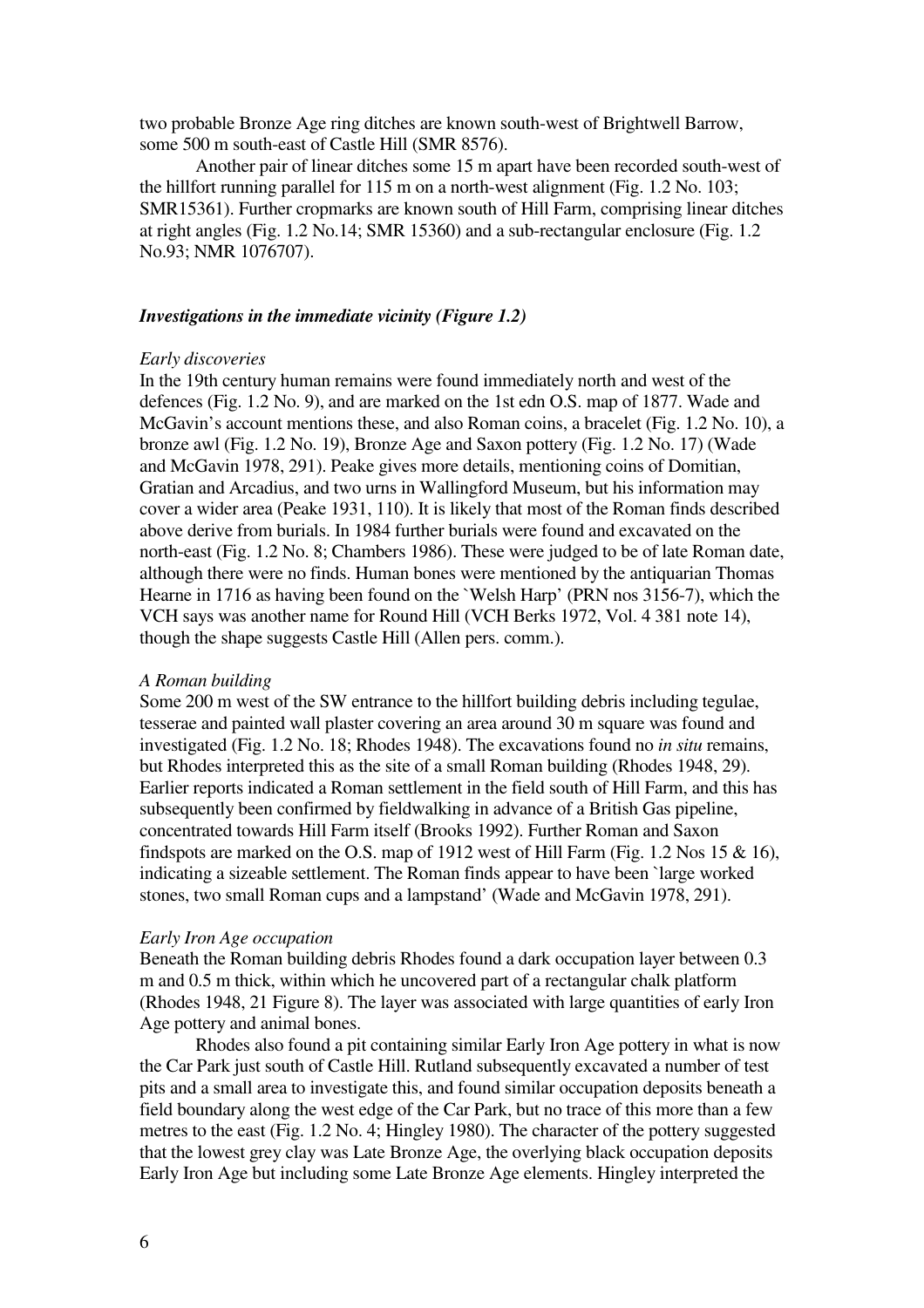black soil as a preserved occupation deposit, not a midden, but speculated that the occupation deposit might extend over the full 200 m from Rhodes' excavation to the Car Park.

 East of the car park Rutland excavated a semicircular gully and a number of pits, all of Early Iron Age date (Hingley 1980), demonstrating that the occupation area was extensive.

#### *Earlier prehistoric remains*

Beneath the Iron Age occupation that underlay the Roman building debris was a possible buried turf line, and below it a grey clay containing occasional sherds including Beaker pottery and a struck flint (Fig. 1.2 No. 6). Rhodes also found part of a Middle Bronze Age cinerary urn (Rhodes 1948, 24). The small bronze awl found on Round Hill may also have been Bronze Age (Fig. 1.2. No. 19).

#### *Geophysical survey south of the hillfort.*

An area of just over 1 ha. lying just south and east of the site of Rhodes' 1947 excavation was surveyed by fluxgate gradiometer (Price 1995). The survey revealed the north-west corner of a rectilinear enclosure aligned north-south and east-west.

*Fieldwalking, geophysical survey and excavation south of the Car Park.*  Pottery of unspecified date was found east of Hill Farm in 1931 (Fig. 1.2 Nos 12 and 13).

 In advance of the construction of a British Gas pipeline fieldwalking was carried out over the fields south of the road and east of Hill Farm (Brooks 1992; Lingard and Wilson 1995). This demonstrated the presence of considerable prehistoric and Roman activity, with a concentration of prehistoric finds extending for over 200 m south from the site of Rutland's excavations in the Car Park. This included worked flint dating from the Early Neolithic to the Late Bronze Age, most dating to the Early-Middle Bronze Age. Roman material was spread widely across the area, but was concentrated further west close to Hill Farm. Further limited fieldwalking at the north end of the field east of Hill Farm took place in 1999, recovering further Roman pottery.

 A geophysical survey covering some 2 ha. east and south-east of Hill Farm was carried out using a fluxgate gradiometer (Price 1995), and located a roughly north-south linear boundary of several phases, probably cut across by the south-east corner of a triple ditched enclosure with internal pits and a possible small enclosure. This enclosure was oriented south-west to north-east.

 A further geophysical scan was carried out along the proposed line of the gas pipeline further south in this field, but did not reveal any significant anomalies (Lingard and Wilson 1995, 52).

 Some 200 m south of Castle Hill and just east of Wittenham Lane, the gas pipeline cut across a probable large ditch. This feature was 9.5 m wide and 2.1 m deep, and contained body sherds of prehistoric (possibly Iron Age) pottery, pig bones and a struck flint (Lingard and Wilson 1995, 50 and Figs 3.1 and 3.3). The orientation of this feature was not stated, but was possibly north-south. This feature was interpreted as a linear boundary of significant function, possibly associated with Castle Hill.

 Further prehistoric pottery, including a Late Bronze Age/Early Iron Age decorated sherd, and also Roman and medieval pottery, was found to the east in field 0002 north of Brightwell Barrow by fieldwalking (Lingard and Wilson 1995, 47).

### *Finds from Little Wittenham village*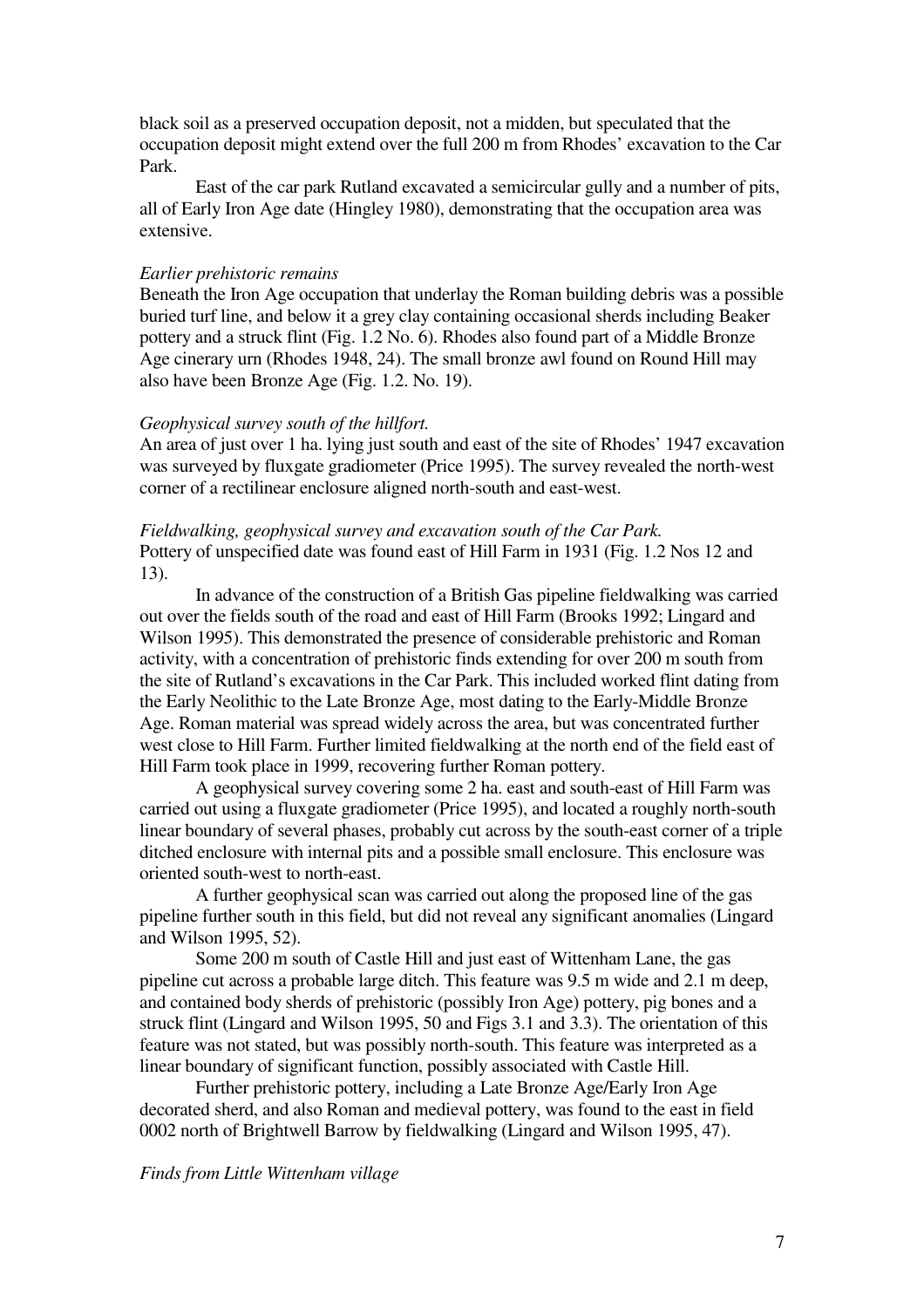Bronze Age finds have come from the village at the foot of Round Hill (Fig. 1.3 No. 28|). Roman pottery and coins were found in the garden of the manor (Fig. 1.3 No 31), and Roman paving thought to belong to a stretch of Roman road leading down towards the Thames east of the church (Fig. 1.3 No. 27). The church itself has a 14th century tower, but is otehrwise rebuilt, but both church and manor house presumably overlie earlier medieval remains. An Iron Age sword from a pond at the foot of Round Hill is described in section 2.2.7 below.

## *Metalwork and other finds from the Thames and other watery deposits*

Significant numbers of Bronze Age and Iron Age metal objects have been dredged from the river Thames immediately below the site, including two Iron Age swords and a bronze scabbard from the construction of Day's Lock (Fig. 1.3 Nos 25 and 36; Peake 1931, 54; York 2002, 83-4), and a bronze shield (Fig. 1.3 No. 34; Cook 1985). Several skeletons were found on the island just below the lock (Fig. 3 No. 26). Pottery, two medieval iron swords, an iron dagger, a loom weight and skulls came from the river immediately north of Castle Hill (Fig. 1.3. Nos  $22 \& 23$ ). Six iron spearheads were dredged from the river at the junction of the Thames and Thame (Fig. 1.3 No. 131; Peake 1931, 75). Two Iron Age swords from Little Wittenham, one from the village just north of Round Hill (Fig. 1.3 No. 21), are illustrated in Harding (Harding 1972, 173 and Plate 78, A and B), and also the decorated Late Iron Age chape (Harding 1972, Plate 79 D).

### *The wider Study Area*

On the flat gravel terrace north-west of Wittenham Clumps lies the major cropmark complex of Northfield Farm, Long Wittenham (Oxfordshire Scheduled Ancient Monument No. 180). The cropmark evidence includes single and multiple ring ditches, enclosure/field systems on various axes, pit alignments, single enclosures, small penannular enclosures and pit groups and a ditched trackway with at least two settlements along it.

 Archaeological discoveries have been made in this area over a long period of time. The tenant farmer of Northfield Farm in the 1890s, Mr Hewett, recognised cropmarks, and produced an extensive plan (VCH Berks 1, 219), as well as excavating some of the features (Haverfield 1901). His discoveries (Fig. 1.3 Nos 60-67) included:

- 1 a female skeleton with flint artefacts
- 2 a circular ditch containing a pit with organic material at the centre
- 3 wells and pits (some steyned with wood, wicker or stone) containing pottery (including Late Celtic urns from the bottom of a well), wattle and daub and leather
- 4 Late Celtic pottery, Samian and other local RB pottery
- 5 Painted wall-plaster and stone roof tiles in northern field west of the farm.

Haverfield also noted that 3rd and 4th century coins had been found south of the farm.

 The site was flown and plotted (Allen 1938; Allen 1940), leading to the designation of the cropmarks around Northfield Farm as a Scheduled Ancient Monument. The area has subsequently been flown frequently both by the Cambridge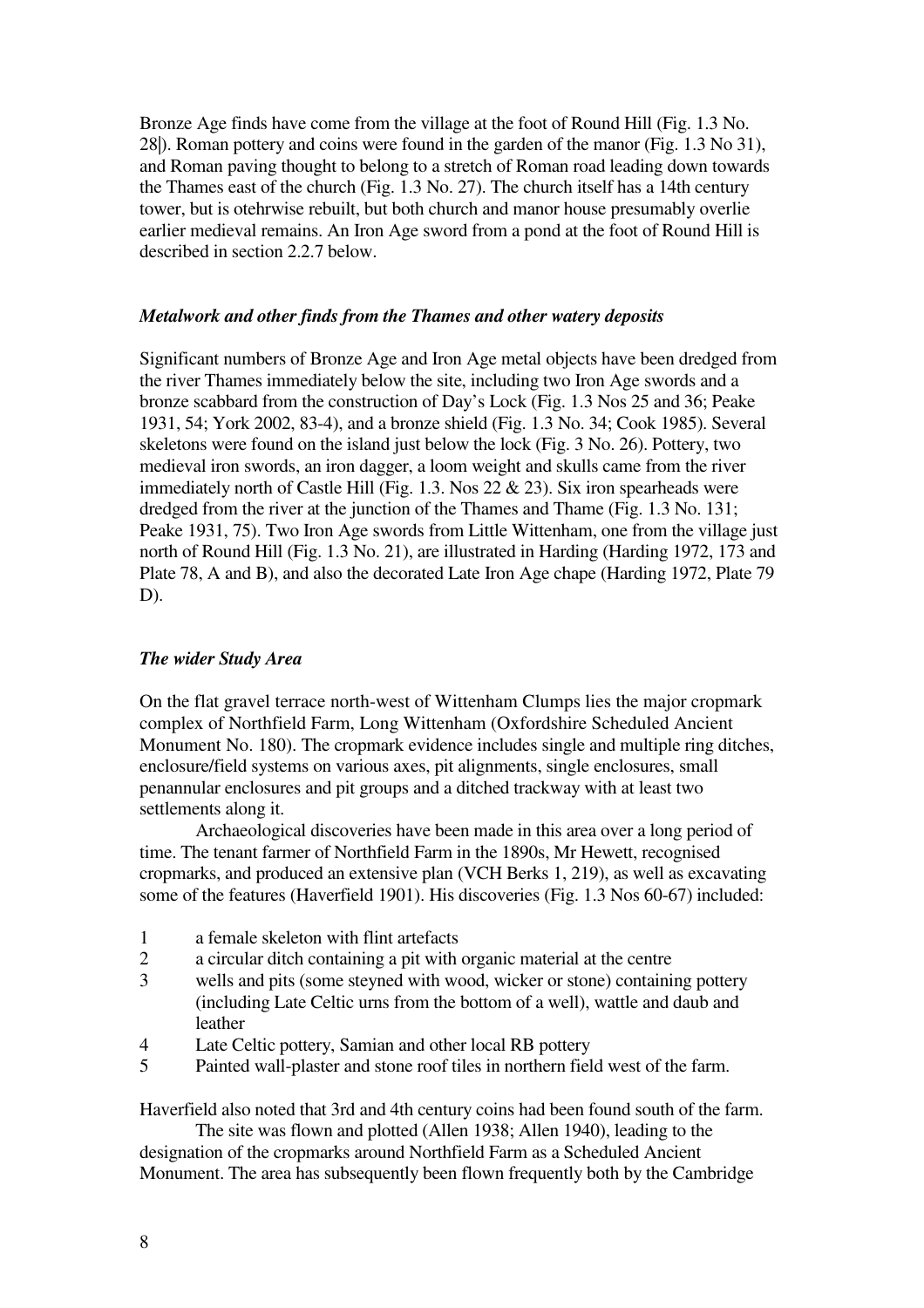Committee for Aerial Photography and by the RCHME, and a comprehensive plot was produced by the RCHME in 1977 (Gray 1977 Figure 1). This has since been updated by work for the National Mapping Project in 1992 (RCHME 1995).

 Part of Scabbs field (Fig. 1.3 Nos 68-70) was excavated in 1969, and reported upon by Gray (Gray 1970; Gray 1977). She interpreted a penannular ring ditch with an off-centre possible cremation as probably Bronze Age, and two pit-clusters and other isolated pits containing scraps of Bronze Age pottery as probably also of that date. The NNW-SSE aligned field or enclosure system was interpreted as pre-Roman on stratigraphic grounds, since it was cut by the N-S trackway and associated enclosures and waterholes, all of which were clearly 1st/2nd century Roman. A single Late Roman burial was also present, and scraps of Saxon pottery were found in the very top of a Roman pit or well. This feature was not bottomed as it continued below the water table.

 The excavations by Margaret Gray in 1969 were supplemented by trenches dug further south adjacent to the north-south Roman trackway by R Chambers in 1976 to examine the effect of subsoiling on the archaeological features (Lambrick in Gray 1977, Appendix 1).

 The area was included in Benson and Miles' 1974 survey of the Upper Thames gravels (Benson and Miles 1974, Maps 35 and 36), and in 1977 Miles provided a provisional phasing of the cropmarks (Miles in Gray 1977, Appendix 2).

In 1999 Steve Baker undertook a GIS study of the cropmark evidence, attempting to phase the various elements and produce overall plans of the cropmark landscape at different periods (unpublished dissertation for the Diploma in Applied Archaeology, Oxford University; Baker 2002). This has examined the cropmarks in relation to factors such as underlying geology and current landuse, has taken into account the findspots and the limited archaeological excavations in the area, and (following on from the work of Miles in 1977) has provided a provisional, but more refined, chronological development of the landscape (see Baker 2002).

The results can be summarised as follows:

**Neolithic**: One possible small late Neolithic henge, but overall there was little that could clearly be identified as of this date.

**Early Bronze Age**: Several clusters of probable barrows, plus other scattered examples.

**Middle/late Bronze Age**: An extensive field and enclosure system across the north part of the study area on a north-north-west alignment, and close to barrow clusters.

**Iron Age**: Several settlements, with new foci in SW (including large enclosure) and NE (including pit alignment) of study area.

**Roman**: Major N-S and E-W trackways across gravel terrace with settlements alongside. Largest focus in very middle of study area, with lesser foci at Northfield Farm, S of Long Wittenham and north of Little Wittenham. Possible small enclosure in NE. Probable river crossing at Clifton Hampden and possibly one north of Dyke Hills.

Neither Miles' nor Baker's study dealt with the post-Roman periods, but Lambrick commented that traces of ridge-and-furrow were visible either as earthworks or cropmarks over much of the gravel terrace (Lambrick in Gray 1977, 24), and provided most of the common fields for Long Wittenham. Miles commented upon the cropmarks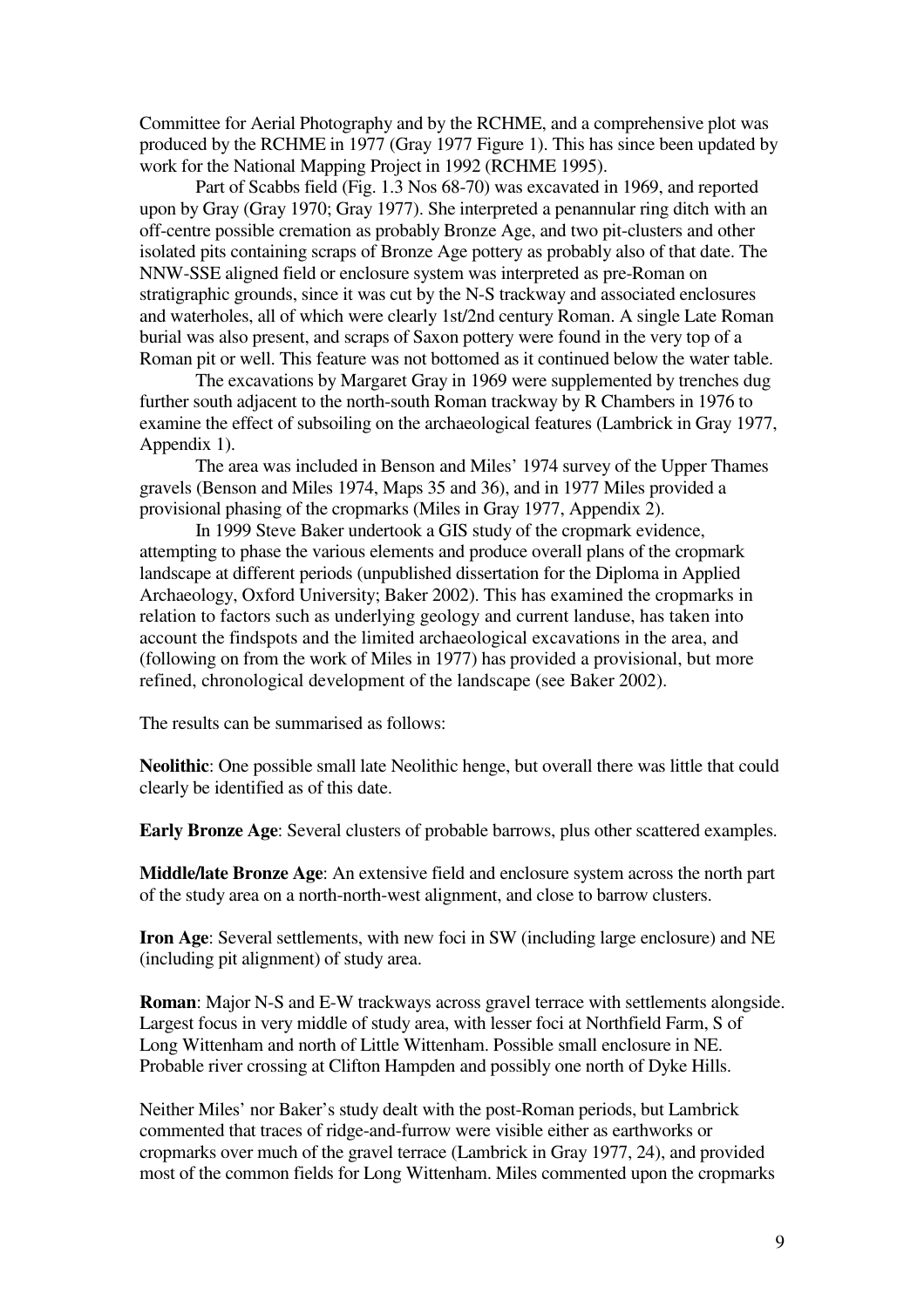of the post-medieval settlement of Littletown (abandoned 1838), visible SE of Northfield Farm (Benson and Miles 1974, Map 36; compare SMR 238242, Fig. 1.3 Nos 118 and 123).

 Two tranchet axes were found at Northfield Farm (Fig. 1.3 Nos 135 & 139), and lithic scatters have been found on the edge of the floodplain at the very north close to the river (Fig. 1.3 No. 57).

 Just east of Long Wittenham is a cropmark complex (SMR 15311) with elements of several different periods. Parallel ditches running south-west (NMR 1089349) almost certainly represent the continuation of the Roman trackway meeting that from Northfield Farm at a junction, and continuing east-north-east towards the river Thames. North of this trackway is a rectangular enclosure with a circle inside (SMR 8519), thought to be Iron Age, while to the south are several sinuous ditches (some meeting at right angles) that probably represent a field system (NMR 1089371), and a group of large individual marks probably representing pits or wells. Seven Saxon sunken-featured buildings are recorded further north-west in this field (SMR 8522). A C-shaped enclosure is evident in the adjacent field at the north end of this complex. Fieldwalking carried out over this field, just east of Long Wittenham and just south of College Farm (Hinchcliffe 1998), revealed Roman pottery concentrated towards the south, and medieval and post-medieval pottery predominantly on the north closer to the village. A scatter of struck flints was also recovered. The Roman material was suggested to be associated with the cropmarks of an east-west trackway and a small enclosure in the same area.

 Further west are ditches running at right angles to the trackway, some ending in partial enclosures, which probably represent Roman settlement, and beyond these is a second pit alignment, presumably Iron Age, and several large rectangular halls of Middle or Late Saxon type (ref to AP and Thames Through Time forthcoming).

 South of Long Wittenham an Early Iron Age settlement, apparently enclosed, was excavated during gravel extraction near Wigbalds Farm (Savory 1937; Benson and Miles 1974 Map 35).

### *The surrounding landscape*

Just across the river from Castle Hill, and overlooked by it, lies Dyke Hills, a valley fort of 45 hectares at the junction of the rivers Thames and Thame, and surrounded by them on three sides. A wide ditch flanked by two ramparts encloses the fourth side (on the north and north-east). This is not dated with certainty, but is believed to be Late Iron Age from the coins ploughed up in the interior, the cropmarks of penannular enclosures and pit groups, and the Late Roman burials dug into the northern rampart (Cook 1985; Benson and Miles 1974; Kirk and Leeds 1953).

 Further north is the Roman small town of Dorchester on Thames, later Saxon abbey and episcopal see, with Roman roads radiating to the north and south-east, and surrounded by several large cemeteries, of which two (Wally Corner and Queensford Mill) have been excavated (Miles ; Chambers ). North of this was a Neolithic ceremonial monument complex including a cursus, the `Big Rings' (a major double henge monument) and many other burial and ceremonial monuments (Atkinson et al. 1951). A range of undated cropmarks east and south-east of Dorchester (at Overy and ) includes further probable Neolithic, Iron Age and Saxon or Viking enclosures.

 In a recent article Loveday has linked the existence of the Neolithic ceremonial complex just north of Dorchester-on-Thames (and that at Overy just south-east of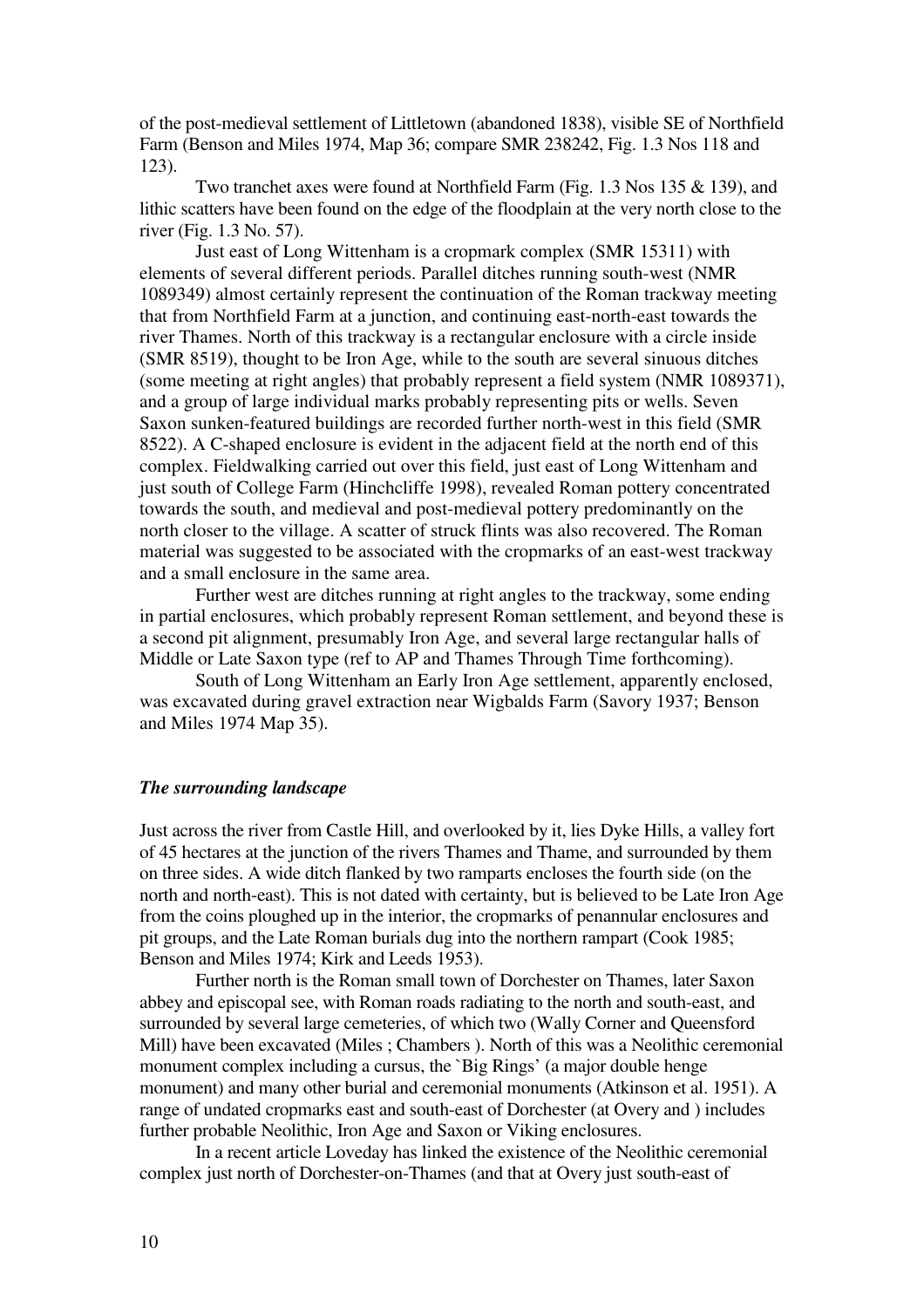Dorchester) with the twin peaks of Round and Castle Hill, arguing that they were both visual markers for those visiting the complex, and possibly that the natural features were themselves associated with female anatomy and may have given rise to the emergence of the complex (Loveday 1999). Loveday does not speculate as to what use (if any) was made of the hilltops themselves at this time, but his hypotheses emphasise both the clear visual importance of these landmarks in the Neolithic, and of their potential significance as viewing points looking over the ceremonial complex.

 About 3 km N of Castle Hill are the Early Iron Age sites of Allen's Pit and Mount Farm, Dorchester (Bradford 1942; Myres 1937), the former an enclosed settlement with a ditch of defensive proportions, and probably of high status.

# *Documentary references*

The Abingdon Chronicle (written in the 12th century) states that Offa of Mercia established a frontier on the Berkshire Downs in the 8th century, and from this it has been suggested that Castle Hill was taken and refortified as part of this frontier (Parker 1885). A charter of 862 (BL. Cotton Claudius C.ix.108v; Kelly 2000, 15) lists the estate of Little Wittenham as 10 hides and gives the bounds, but does not mention the hillfort. By 1048 the manor of Little Wittenham was owned by Abingdon Abbey, and is listed in the Domesday survey of 1086. There is no mention of any settlement or occupation of the hilltop at this time. The manor of Little Wittenham, or Wittenham Abbots, continued to be held by Abingdon Abbey until the Dissolution, and there are occasional references in the abbey documents, including one grange return (Acts of the Obedientiars, ).

 The first reference to Sinodun Hills is in 1542 by Leland, cf. Vol. 120, who describes the castle and mentions barley and wheat growing within it, and Roman coins found by ploughing (Gelling 1974, 428). Camden also calls the place Sinodun in 1600. Following the Dissolution the village soon came to be owned by the Dunch family, who retained possession for more than 200 years. Documents relating to their occupation are scattered widely, and although a great deal of significant research has been carried out by Pete Annels, who kindly made this available to the project, this has not been drawn together or published. An important series of wills and inventories exists for the village from the late 16th century to the 18th century, which provide useful information on the occupants, their houses and belongings (ref ).

 Prior to the Ordnance Survey maps the only historic map of the area is Rocque's map of Berkshire 1761, but from the early 19th century there is good coverage of both Long and Little Wittenham. Rocque's map shows both Round Hill and Castle Hill hilltops as bare, and the Tithe Map of 1843 indicates that the interior of the hillfort was still ploughed for arable, except for the clump.

#### *Archive*

The archive, comprising the finds, paper archive and digital archive, will be deposited with the Oxfordshire County Museums Service. The archive includes a context database including sections, plans and digital photographs of the features and of key finds. Selected finds from the project are on display at Project Timescape, the museum at the Northmoor Trust, Hill Farm, Little Wittenham.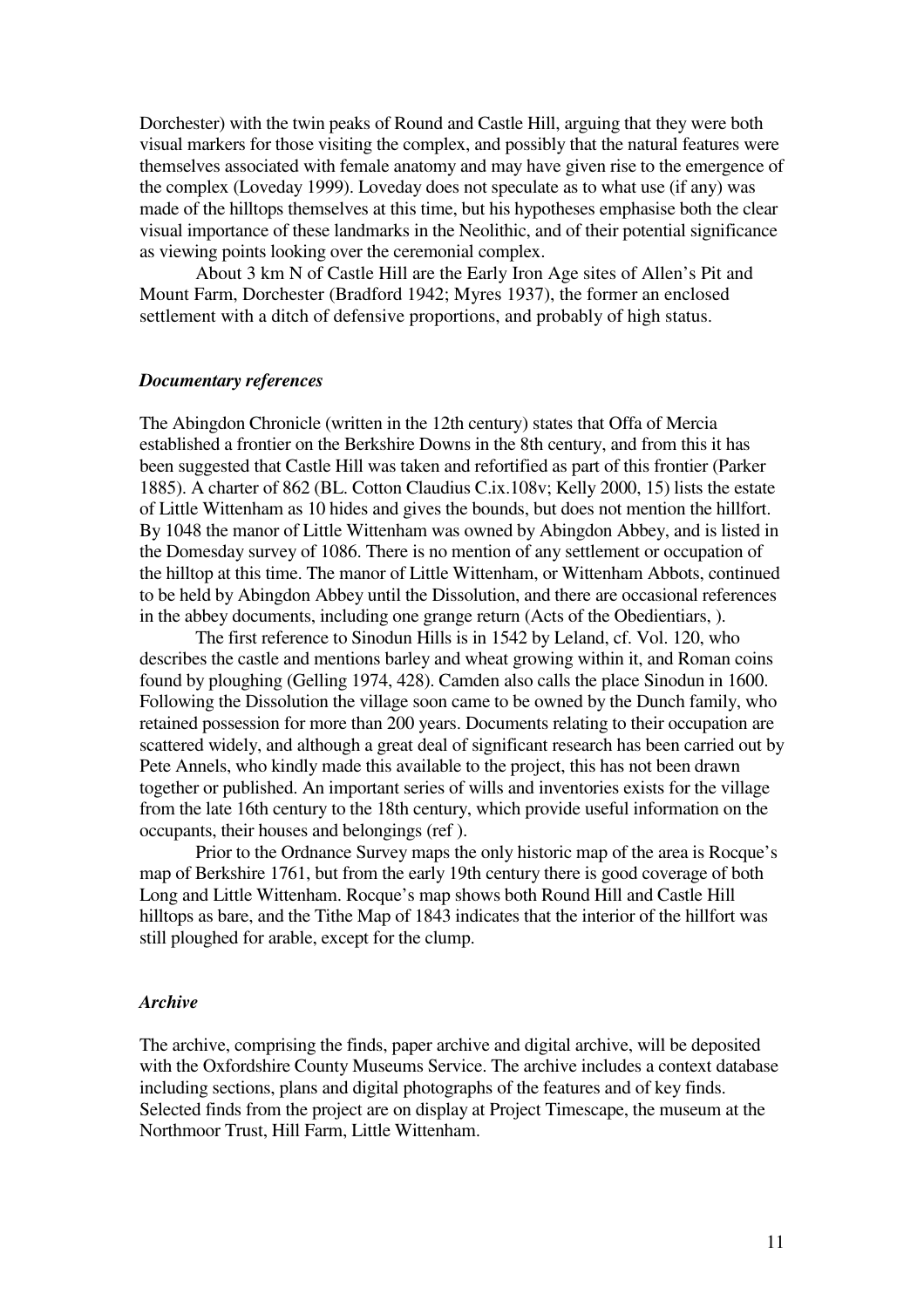# **RESEARCH AIMS AND OBJECTIVES**

A comprehensive list of Aims and Objectives was set out in the Project Designs (OA 2002a, b and c), and was revised in 2004 (OA 2004). For the immediate vicinity of Castle Hill, the aims can be summarised as follows:

*Aim 1* To establish the history of enclosure on the hilltop

*Aim 2* To investigate the environmental history of the hilltop and of its surroundings

*Aim 3* To investigate how the use of the hillfort and the surrounding area has affected the preservation of its history

*Aim 4* To investigate the role that Castle Hill played in the wider landscape, and to examine how this changed over time.

For the wider landscape, the primary aim was to build on Baker's work. His approach did not however exhaust the possibilities for information about the past landscape, for instance sites surviving only as surface scatters, surviving earthworks or hedge boundaries that may preserve buried soils. The project's principal concern was therefore:

# *To establish as full a range as possible of activities carried out by the people making use of the Study Area over the last 10,000 years, and examine and interpret their changing significance.*

This overall aim was broken down into a number of more specific aims.

*Wider Landscape Aim 1* How can we validate the archaeological dataset in order to have confidence in interpreting it?

*Wider Landscape Aim 2* What changes in the environment of the Study Area have occurred since the last Ice Age, how have natural and human factors interacted to produce these changes, and how have they affected the patterns of human activity over time?

*Wider Landscape Aim 3* What was the scale and social complexity of settlement within the Study Area, and how did this change and develop over time?

The overall project encompassed elements of all of English Heritage's primary goals, as set out in the Draft Research Agenda (English Heritage 1997) and Exploring our Past (English Heritage 1998). Themes of particular relevance were:

**Single monument classes (Section 3), establishing the date and character of the inner** hilltop enclosure ditch within Castle Hill hillfort.

**The move from site-based dissemination to synthesis,** in this case looking at the processes of change that provide the context for the development of the hillfort of Castle Hill and the surrounding settlements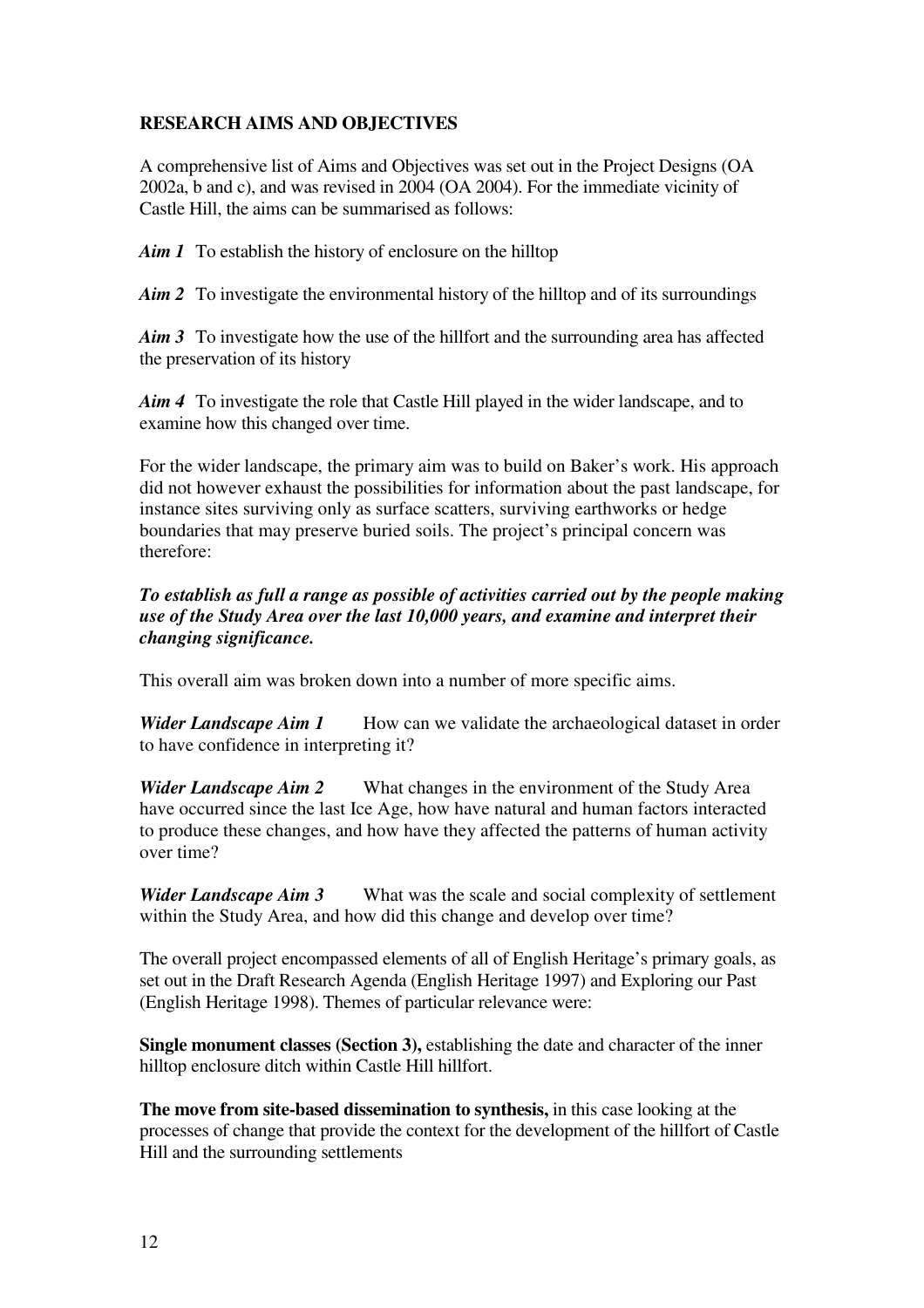**Transitions: communal monuments into settlement and field landscapes,** studying the relationship of the known barrows in the Study Area to the emergence of field systems and permanent settlements, and determining the relationship (if any) between the emergence of coaxial field systems at Northfield Farm and the first phase of enclosure at Castle Hill.

**Territories and tenure in the 4th and 3rd millennium BC,** investigating the apparent absence of Neolithic monuments within the Study Area in contrast to the `sacred landscape' of the Dorchester-on-Thames cursus, henge and other monuments. This project aimed to clarify the character of Neolithic activity south of the river, including whether the earliest phase of hilltop enclosure at Castle Hill was Neolithic, and to place the monument complex around Dorchester-on-Thames in context.

**Themes - Settlement hierarchies and inter-action,** looking at the chronology of Castle Hill and its various phases of enclosing ditches, and its relationship to the adjacent external settlement and to other settlements within the vicinity in the Iron Age, particularly the valley fort at Dyke Hills across the river.

 For the Roman period, using the cropmark evidence for trackways linking some known or possible settlements but not others, to explore the local hierarchy of settlement and its changes, the interaction between settlements and their relationship to the small town of Dorchester-on-Thames.

## **Chronological Priorities: Late Bronze Age and Iron Age landscapes (P7).**

The chronology of the construction of a ditched enclosure and presumed later hillfort at Castle Hill, its relationship to the organised Middle to Late Bronze Age landscape on the terraces below and to the changing settlement pattern in the Late Bronze Age and Iron Ages (and indeed beyond that), are all issues already raised above. One aspect of detailed interest is the character of the transition from Bronze Age to Iron Age defended enclosure in relation to the surrounding settlement pattern. The history of the defended hilltop may be compared with that of the surrounding hinterland for evidence of the changing pattern of social organisation in later prehistory.

 Another significant aspect of the Bronze Age and Iron Age landscape is the relationship between the hilltop settlement and the concentration of Middle/Late Bronze Age and Iron Age metalwork recovered from the river Thames adjacent (York 2002). Metalwork is only one aspect of finds of this period from the Thames and adjacent water features. The types and quantities of material deposited may be related to the character and status of the settlements and other features of the surrounding landscape.

### **Chronological priorities: Late Iron Age hillforts, enclosures and settlements,**

clarifying the character of activity at Castle Hill suggested by finds from the interior in relation to Dyke Hills valley fort.

**Geo-prospecting techniques (MTD2),** including characterising the unusual anomalies found by the English Heritage survey of the hillfort interior in 2002, and investigating the factors influencing cropmark visibility.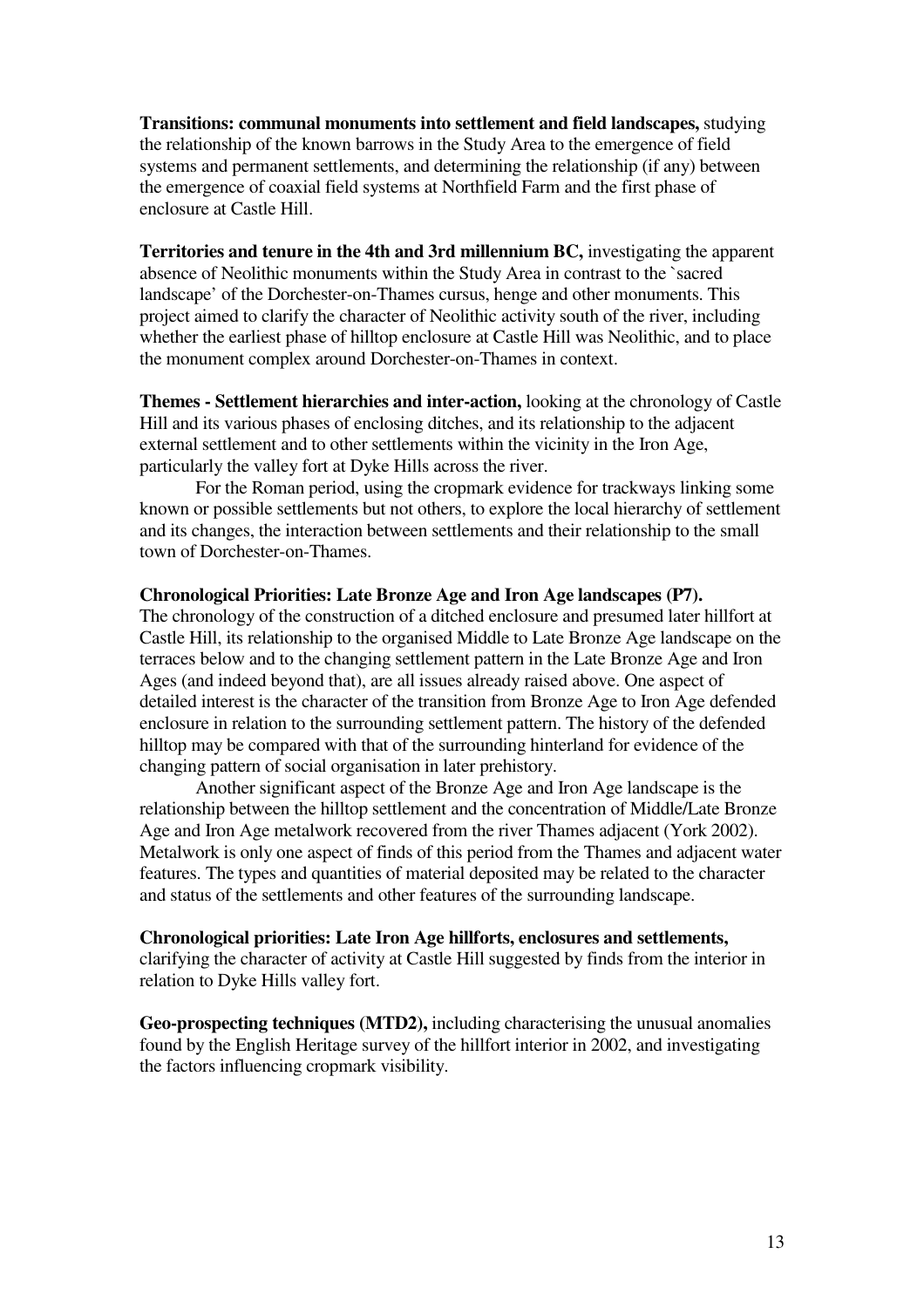## **DETAILED EXCAVATION METHODOLOGY**

### **Survey**

Fieldwalking surveys were carried out using transects laid out relative to field boundaries, measured with 30 m tapes. For the fields below Hill Farm the survey lines were drawn in CAD on a north-south alignment onto scaled plans beforehand, and the ends of the transects measured along the field boundaries to locate them. These end points were marked with canes 1.5-1.8 m long with bunting attached. Below Hill Farm itself the distance across the field was too great to see clearly from end to end, so an intermediate line of pegs was set out at 10 m intervals across the transects to provide sighting points for the walkers. For the majority of the other survey areas the transects were established at right angles to a relatively straight field boundary by offsetting with tapes, and were then projected along the field using tapes. Both right angles and diagonals were checked at regular intervals, and adjustments made to the transect alignments as needed.

 Geophysical surveys were carried out from basepoints established in field boundaries that were surveyed in using either a total station tied to the OS digital tiles, or using GPS. Trenches were laid out using a total station (or GPS if available) tied into the base points already established by the geophysical teams during their surveys. This was done in an effort to ensure that geophysical anomalies were correctly targeted.

 No large contour surveys were undertaken. The interior of Castle Hill was surveyed by Glanvilles on a 5 m grid, and transects were taken across the ditch onto the counterscarp bank to obtain the profile of the ditch.

#### **Fieldwalking**

Fieldwalking was carried out by walkover surveys using parallel transects spaced 10 m apart. Over the 10-year period of the project originally envisaged by Steve Head it was expected that some fields would be walked repeatedly under different cropping regimes, and using different recovery strategies, but this has not happened.

 Ground conditions were recorded for all fieldwalking exercises, including the cultivation regime, the length of time since last ploughing, the nature of the soil and any variations within it, the weather and the light conditions. The results of the fieldwalking were biased by the cultivation methods used; fields in Northmoor Trust ownership were usually minimally cultivated, whereas those farmed by the neighbouring landowners were generally ploughed traditionally. Walker(s) were initially paired to increase recovery and to train inexperienced volunteers, but this was later abandoned and each transect was walked by one person.

 In general all materials within the fieldwalking areas or transects was recovered, except where large assemblages of clearly recent material (such as ceramic building materials or dumps of occupation rubbish) were found. In such cases a representative sample of the material will be retrieved.

## **Excavations**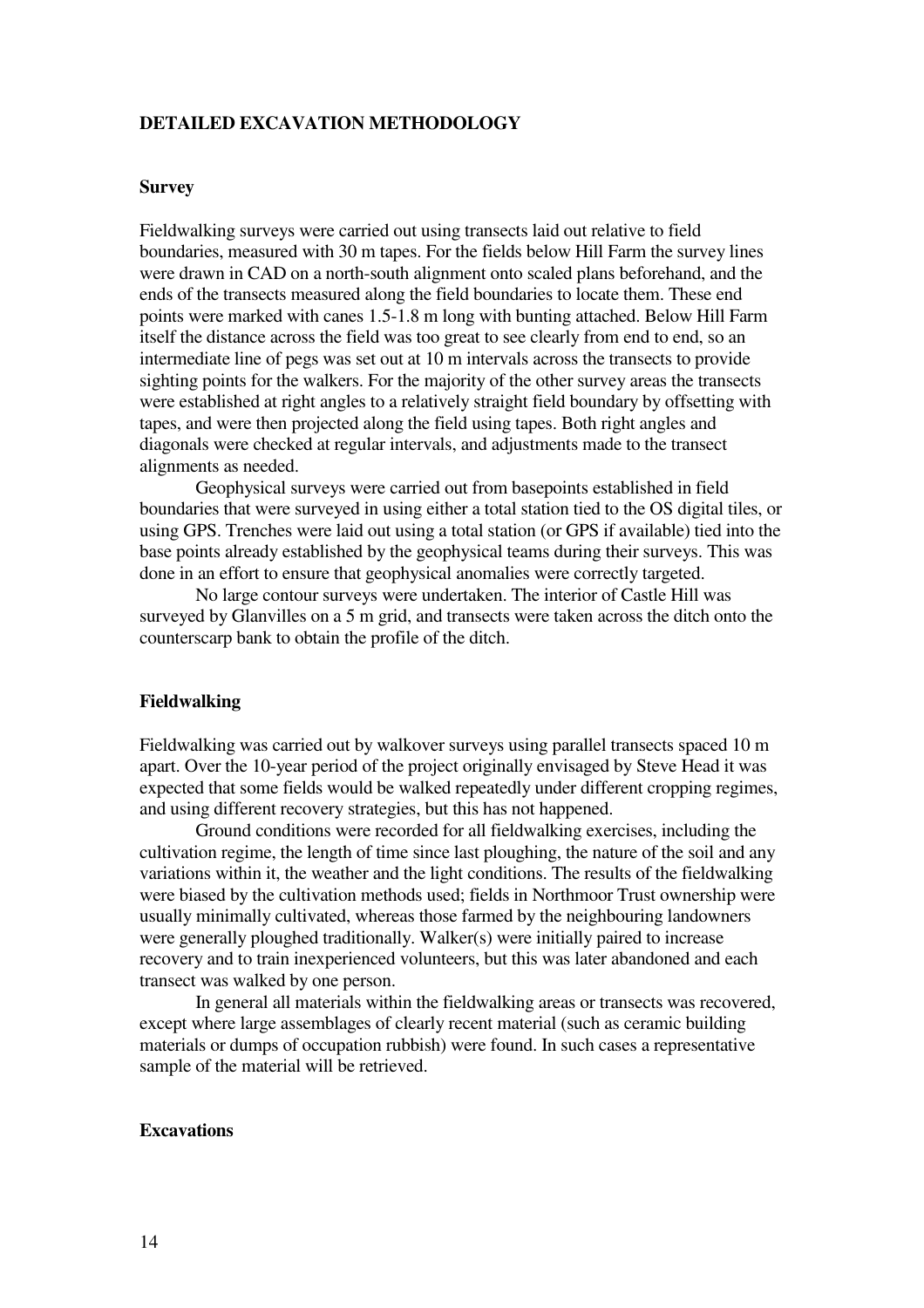All archaeological excavations undertaken as part of this project were carried out using the Oxford Archaeology recording system and following the OA recording manual (ed. Wilkinson 1992). Topsoil and recent ploughsoils were generally removed by mechanical excavators fitted with toothless grading buckets under close archaeological supervision, and spoil was scanned for finds as work progressed. Excavation thereafter proceeded by hand. The proportions of features that were excavated is shown by the cuts across the features on the plans. Lines in less bold type within excavated slots shown on the published plans indicate the base of the feature or significant changes in the angle of slope of the sides; where a pit has such a line around the whole of the base, this indicates that it was completely excavated. In general the aim was to excavate at least half of all features within the excavated trenches, but sometimes shortage of time meant that less was examined, as for instance with the large sub-rectangular pit in Trench 3 at Castle Hill, or the rampart in Trench 2.

 Metal detecting by local amateur detectorists was undertaken in parallel with the 2004 excavations around Castle Hill, and around the trenches at Neptune Wood in 2005. The position of any significant metal finds (i.e. those not clearly of recent date) was marked and shot in using a total station, or was measured using tapes to the adjacent excavation trench.

 A digital record was created in post-excavation comprising a context database including scans of the plans and sections of individual features, digital photographs (either taken on site or copied from colour slides), linked to finds and environmental databases. The recovery of evidence of past environments was one of the key aims of the project, and extensive sampling was carried out for charred plant remains, small bones and molluscs, and samples were also taken for pollen, phytolith, waterlogged plant and insect remains, for phosphate analysis and for soil micromorphology.

Aerial photographs of the Study Area were examined at the NMR. As a detailed cropmark plot of much of the area had been published in 1977, effort was targeted upon vertical photographs of the 1940s and 1950s acquired from RAF and US overflights in recent years, and oblique photographs from flights undertaken since 1977. A scan of recent overflights by the NMR was carried out by the Aerial Reconnaisance Unit, but did not produce any new cropmarks. Very few new cropmarks were found, but the evidence for the pattern of ridge-and-furrow cultivation from early vertical photographs was very helpful in establishing the maximum extent of such cultivation.

A GIS of the Study Area has been created, incorporating OS tiles, the SMR data (kindly provided by the Oxfordshire SMR), additional cropmark data from the NMR, historic maps (scanned in and overlaid by best fit to the modern OS), and tied to the fieldwalking, geophysical survey and excavation data. Some of this data has also been draped onto Google Earth.

### **CONVENTIONS USED IN THIS REPORT**

Pottery is described by period or, where closer dating is possible, by sub-period, e.g. Bronze Age, late Bronze Age or Iron Age, early Iron Age etc. Where described simply by period it may be assumed that potsherds could not be classified more closely. In the case of Iron Age pottery, this designation refers to material that may be either early or middle Iron Age in date; late Iron Age pottery mostly uses distinctively different fabrics and forms that are readily recognisable even from small sherds. Chronological date ranges are expressed in conventional years BC or AD.